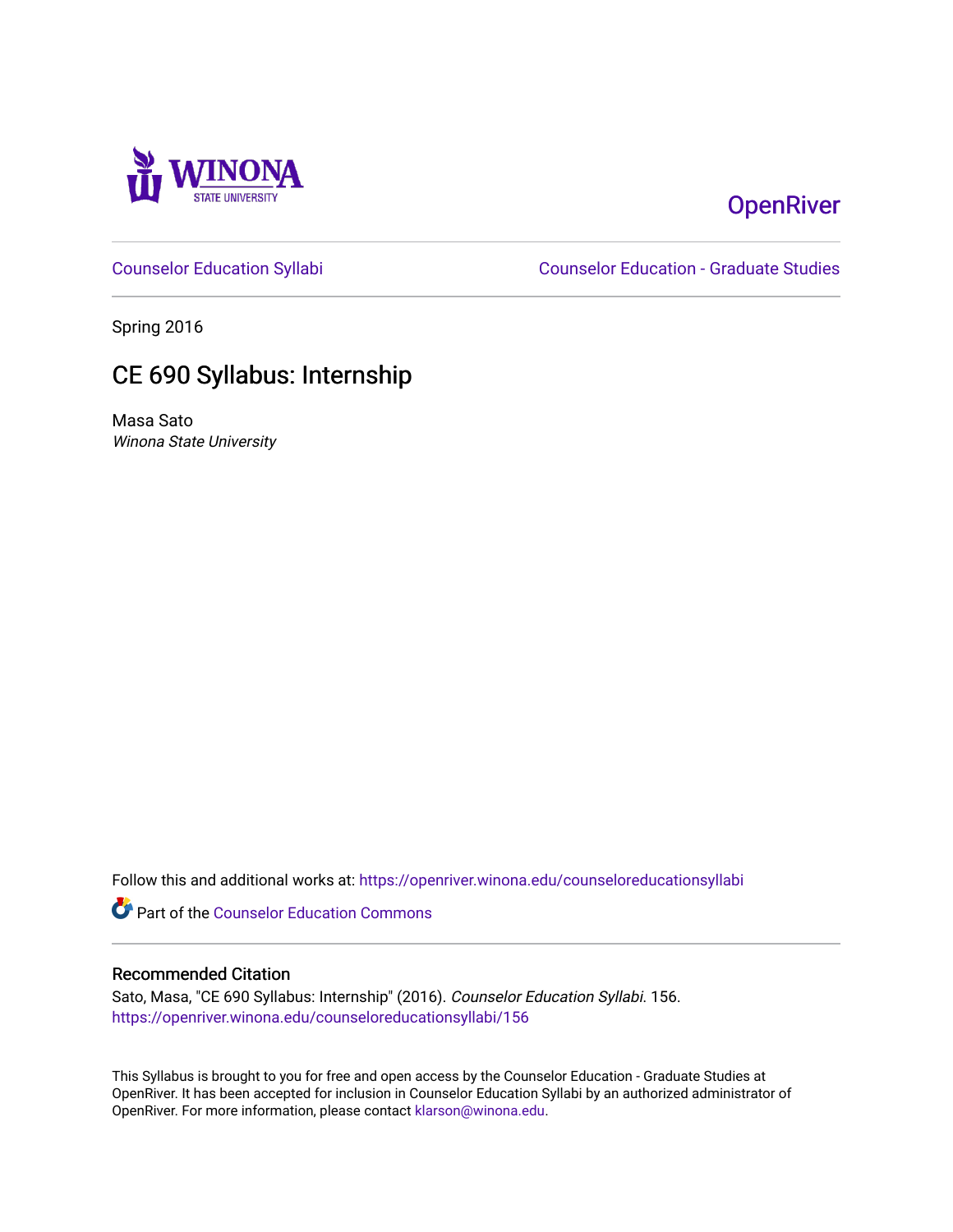

## **Winona State University College of Education Counselor Education Department CE 690: Internship Spring 2016**

**Instructor:** Masa Sato, Assistant Professor, Ed.D., LMFT, LADC, RPT Office Location: WSU-Rochester EA 209, 859 30<sup>th</sup> Ave. SE, Rochester, MN 55904 **Phone:** (507) 285-7481, Fax: (507) 285-7170 **E-mail:** [msato@winona.edu](mailto:msato@winona.edu)

**Office Hours:** Monday, Tuesdays, & Wednesday, 2 pm to 5 pm (Rochester), or by appointment

## **GENERAL COURSE INFORMATION**

**Course Information:** Wednesdays, 5:00 PM to 8:00 PM, WSU-Rochester, East Hall 237

**Course Description:** This course provides a practical, field based experience in a school or clinical mental health setting. This experience may be arranged with supervision coordinated through the CE Internship Coordinator and an onsite supervisor. A total of six (6) credits of internship work must be completed. **Prerequisites:** CE 680 - Counseling Practicum with a letter grade of B or better.

## **Purpose of the course:**

To enhance the counseling skills and conceptualization processes acquired through direct counseling experience, supervision and classroom interaction. The course is designed to prepare counselors for development as independent professional counselors. The evidence provided through the quality of the course requirements, demonstration of maturity, personal insight and professional presentation as appropriate to the counseling profession, will determine the course grade.

The Counselor Education Program requires students to complete a supervised counseling internship of 600 hours. 240 of those clock hours must be direct service work with appropriate clients. The remaining 360 hours provide opportunities to gain experience in the activities that a regularly employed staff member in a counseling setting would be expected to perform.

The primary intention of the counseling internship experience is to provide growing exposure and orientation to a relevant professional setting. The responsibility of supervision is shared between the university and the practicum site supervisor. The expectation of on-site practicum supervisors is to provide ongoing guidance and orientation to graduated relevant site experiences.

## **Text:**

Required:

Baird, B. N. (2014). *The internship, practicum, and field placement handbook: A guide for the helping professions, 7 th Ed.* Upper Saddler River, NJ: Pearson Education, Inc. ISBN-13: 978-0205959655, ISBN-10: 0205959652 *\*A previous edition is accepted.*

[ACA code of ethics \(2014\)](https://www.counseling.org/resources/aca-code-of-ethics.pdf) [ASCA code of ethics \(2010\)](https://www.schoolcounselor.org/asca/media/asca/Resource%20Center/Legal%20and%20Ethical%20Issues/Sample%20Documents/EthicalStandards2010.pdf) [HIPPA](http://www.hhs.gov/ocr/privacy/hipaa/understanding/summary/privacysummary.pdf) [FERPA](http://www2.ed.gov/policy/gen/guid/fpco/ferpa/index.html)

## Suggested:

Dingman, R. L. & Weaver, J. D. (2003). *Days in the lives of counselors.* Boston, MA: Allyn and Bacon. Dillion, C. (2002). *Learning from Mistakes in Clinical Practice.* Cengage Learnig.

Sussman, M. B. (1995). *A perilous calling: The hazards of psychotherapy practice.* New York, NY: John Wiley & Sons, Inc.

#### **Course Objectives:**

This course provides practical experience in school and clinical mental health (CMH) counseling for graduate students. Personal development and growth, consultation, ethical practice and assessment are also important components. Upon completion of this internship the student will:

 $\ddot{\bullet}$  be able to critique his/her own skills and development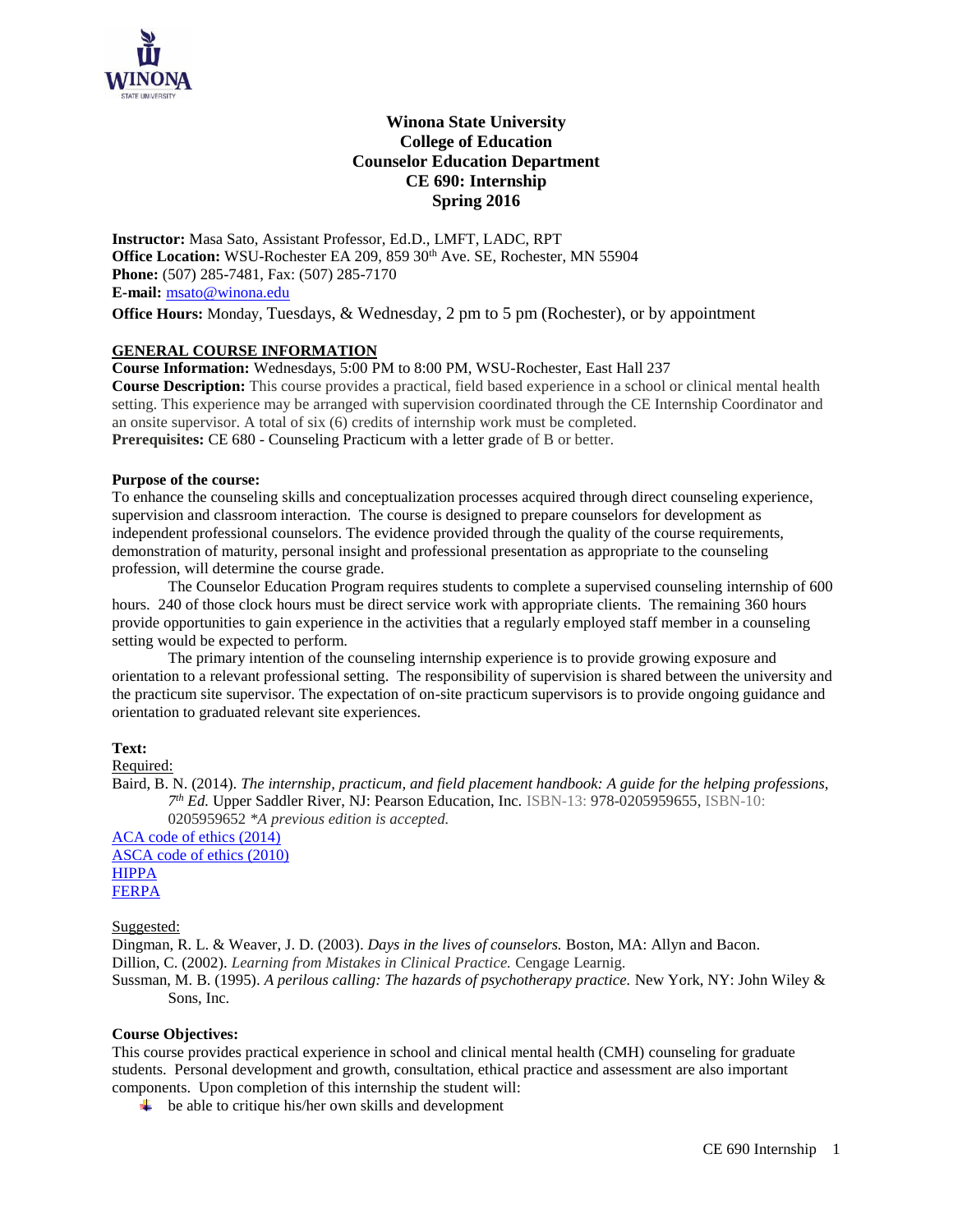

- $\ddot{\bullet}$  be able to give and receive feedback in a professional manner
- $\downarrow$  apply counseling skills and interventions from a variety of counseling perspectives
- apply intervention skills with different populations, such as special needs and culturally diverse populations
- $\downarrow$  practice sound professional ethics
- demonstrate a knowledge of professional ethical codes and their application in a variety of cases
- apply consultation models and serve as a consultant in various situations make appropriate referrals
- $\ddot{\text{I}}$  interpret assessments in the counseling process
- $\overline{\phantom{a}}$  be able to maintain case notes, summaries, and reflective assessments of the counseling process and client(s) change
- $\downarrow$  develop an effective personal counseling style

## **Outcome Goal of Internship Supervision:**

A goal of supervision is to help counselors learn to think about clients and their work with them, not to provide specific directives about particular client or events in therapy.

- To teach counselors to *develop and test hypotheses* in session with the client and that all interventions are based on hypotheses about the client and the therapeutic interaction.
- To assist counselors in *shifting* from a performance laden stance ("Did I do this right?") to that of curiosity (What did I learn? Was my hypothesis confirmed or not? Do I have new information that allows me to make a new hypothesis?).
- To prepare counselors in *managing* the frustration and tension associated with the ambiguity of the counseling process.
- To facilitate the counselors' *self-awareness* and understanding with regard to their influence (directly or indirectly) on the counseling process and to develop skills in objective self-reflection.
- To identify and *develop skills* not only as a counselor, but also as an advocate, educator, systems consultant, and collaborative group facilitator.

## **Anticipated Performance Goals:**

- To demonstrate *knowledge of developmental stage* level of clients.
- To demonstrate *treatment planning* that matches the needs of the client.
- To provide honest *feedback* to themselves and their peers for increased professional awareness and development.
- To demonstrate *professional risk taking* in their reflection, understanding, and application of counseling skills.
- To demonstrate *counseling techniques* that are congruent with the working theory, quality/stage of the counseling relationship, and the needs of clients/families.
- To demonstrate *ethical and professional standards* consistent with the ACA or ASCA ethical guidelines and the profession of counseling in the community and school settings.
- To fulfill the requirements of the course at a level of *quality* consistent with advanced graduate training and the counseling profession.

## **Expectations of the Learning Process:**

All members of a learning community willingly share the responsibilities of gathering, synthesizing and building meaning from information and shared experience. The Instructor/Supervisor has the responsibility to aid in constructing meaningful learning opportunities that develop principles and process skills consistent with being a professional counselor.

The instructor/supervisor is *committed* to:

- $\ddot{\phantom{1}}$  giving students as much control as possible over their own learning experiences
- $\ddot{+}$  encouraging students to think critically
- sharing personal understanding, principles and perspectives with students
- directing students to a broad variety of readings, resources and experiences
- $\downarrow$  clarifying concepts and application of process skills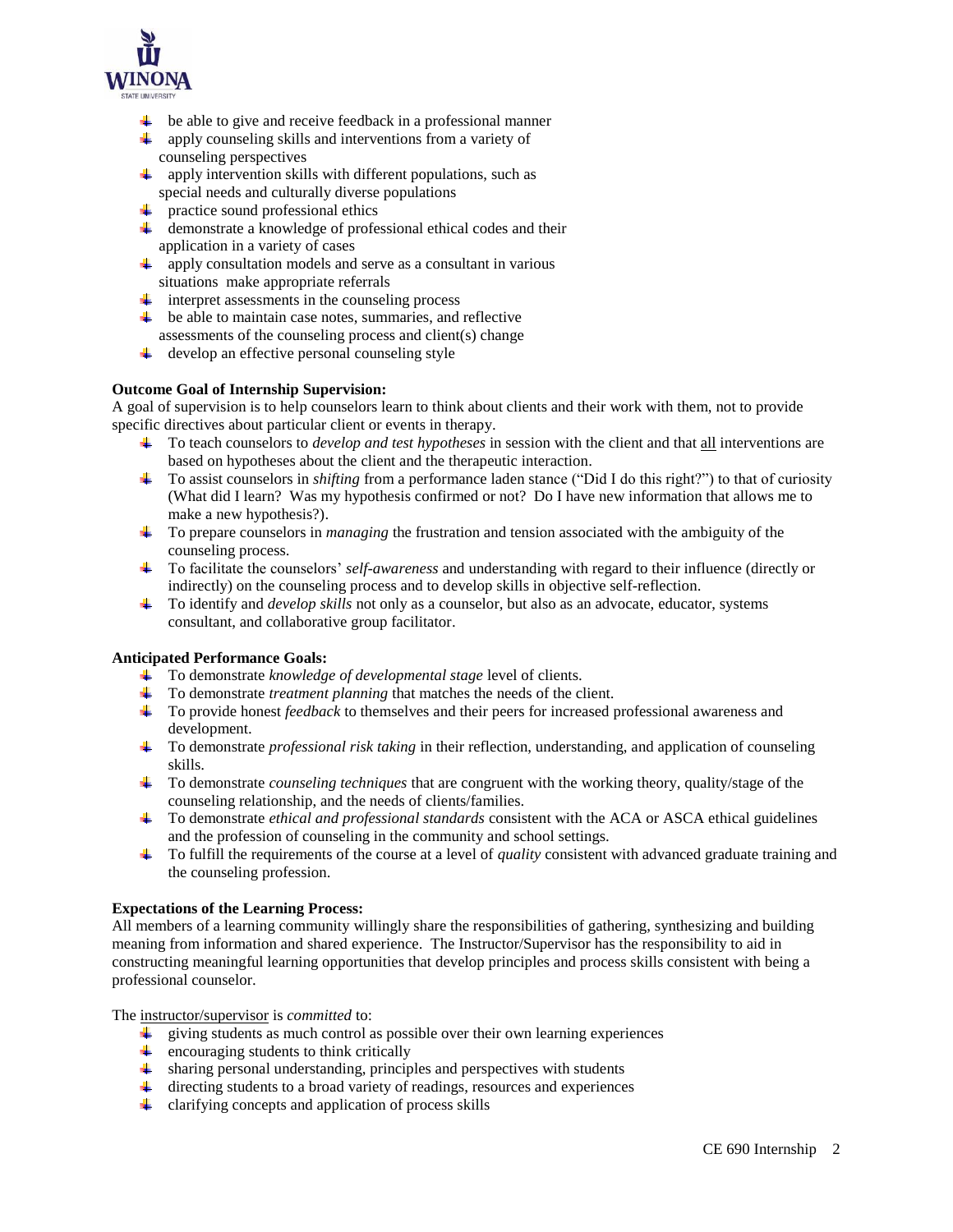

- $\ddot{\bullet}$  helping in establishing criteria for quality work
- ₩. providing ongoing supervision and corrective feedback

The *student's* responsibility, as a counselor-in-training, is to fully engage in this course by:

- $\ddot{\bullet}$  taking control of learning
- $\ddot{\phantom{1}}$  reading and synthesizing a broad variety of resources and experiences
- $\ddot{\bullet}$  relating information to personal experience
- $\downarrow$  collaborating with other class members on the issues
- $\frac{1}{\sqrt{1-\frac{1}{\sqrt{1-\frac{1}{\sqrt{1-\frac{1}{\sqrt{1-\frac{1}{\sqrt{1-\frac{1}{\sqrt{1-\frac{1}{\sqrt{1-\frac{1}{\sqrt{1-\frac{1}{\sqrt{1-\frac{1}{\sqrt{1-\frac{1}{\sqrt{1-\frac{1}{\sqrt{1-\frac{1}{\sqrt{1-\frac{1}{\sqrt{1-\frac{1}{\sqrt{1-\frac{1}{\sqrt{1-\frac{1}{\sqrt{1-\frac{1}{\sqrt{1-\frac{1}{\sqrt{1-\frac{1}{\sqrt{1-\frac{1}{\sqrt{1-\frac{1}{\sqrt{1-\frac{1}{\sqrt{1-\frac{1}{\sqrt{1-\frac{1$
- $\ddot{\bullet}$  being professional in his/her commitments and responsibilities to clients, peers, and the university and onsite supervisors.

#### **Confidentiality Guidelines**

Interns must follow ACA/ASCA ethical and HIPPA/FERPA legal guidelines for client/student confidentiality in management of all confidential information including all recording of counseling practice and clinical case discussions. Client/student/family names and all specific identifiers should been altered to preserve their rights to confidentiality. Personal information shared by interns or in any learning activities should also not be discussed outside of class. Discussion of cases should occur only in context of training/supervision. Any breach in the ACA/ASCA Code of Ethics and HIPPA /FERPA legal guideline on the student's part may result in: 1) removal from the practicum/internship course, 2) a failing grade in the practicum/internship course, and 3) documentation of such behavior in the student's permanent record. In addition, each ethical board or governing agency may take an additional corrective action against such violation.

## **2009 COUNCIL FOR ACCREDITATION OF COUNSELING AND RELATED EDUCATIONAL PROGRAMS (CACREP) STANDARDS:**

This course is intended to be an applied integration of all CACREP standards; that is, the core standards as well as the CMH Counseling program standards for students completing their Mental Health Counseling internship, and the School Counseling program standards for students completing their School Counseling internship.

In internship, students will have an opportunity to demonstrate and further develop the knowledge, skills and practices delineated by the CACREP requirements of their program. These CACREP requirements can be found through this lin[k: http://www.cacrep.org/wp](http://www.cacrep.org/wp-content/uploads/2013/12/2009-Standards.pdf)[content/uploads/2013/12/2009-Standards.pdf.](http://www.cacrep.org/wp-content/uploads/2013/12/2009-Standards.pdf) Demonstration of the 2009 CACREP program requirements will be documented through the Portfolio assignment.

Further, interns can use the requirements for Mental Health Counselingor School Counseling as a checklist to determine goals in the internship, evaluate if the intern is getting the broad range of opportunities necessary in internship experiences, as well as to determine if the intern has developed or needs development in specific areas.

## Section III – CMH COUNSELING

#### FOUNDATIONS

- 1. Demonstrates the ability to apply and adhere to ethical and legal standards in clinical mental health counseling.
- 2. Applies knowledge of public mental health policy, financing, and regulatory processes to improve service delivery opportunities in clinical mental health counseling.

## COUNSELING, PREVENTION, AND INTERVENTION

- 1. Uses the principles and practices of diagnosis, treatment, referral, and prevention of mental and emotional disorders to initiate, maintain, and terminate counseling.
- 2. Applies multicultural competencies to clinical mental health counseling involving case conceptualization, diagnosis, treatment, referral, and prevention of mental and emotional disorders.
- 3. Promotes optimal human development, wellness, and mental health through prevention, education, and advocacy activities.
- 4. Applies effective strategies to promote client understanding of and access to a variety of community resources.
- 5. Demonstrates appropriate use of culturally responsive individual, couple, family, group, and systems modalities for initiating, maintaining, and terminating counseling.
- 6. Demonstrates the ability to use procedures for assessing and managing suicide risk.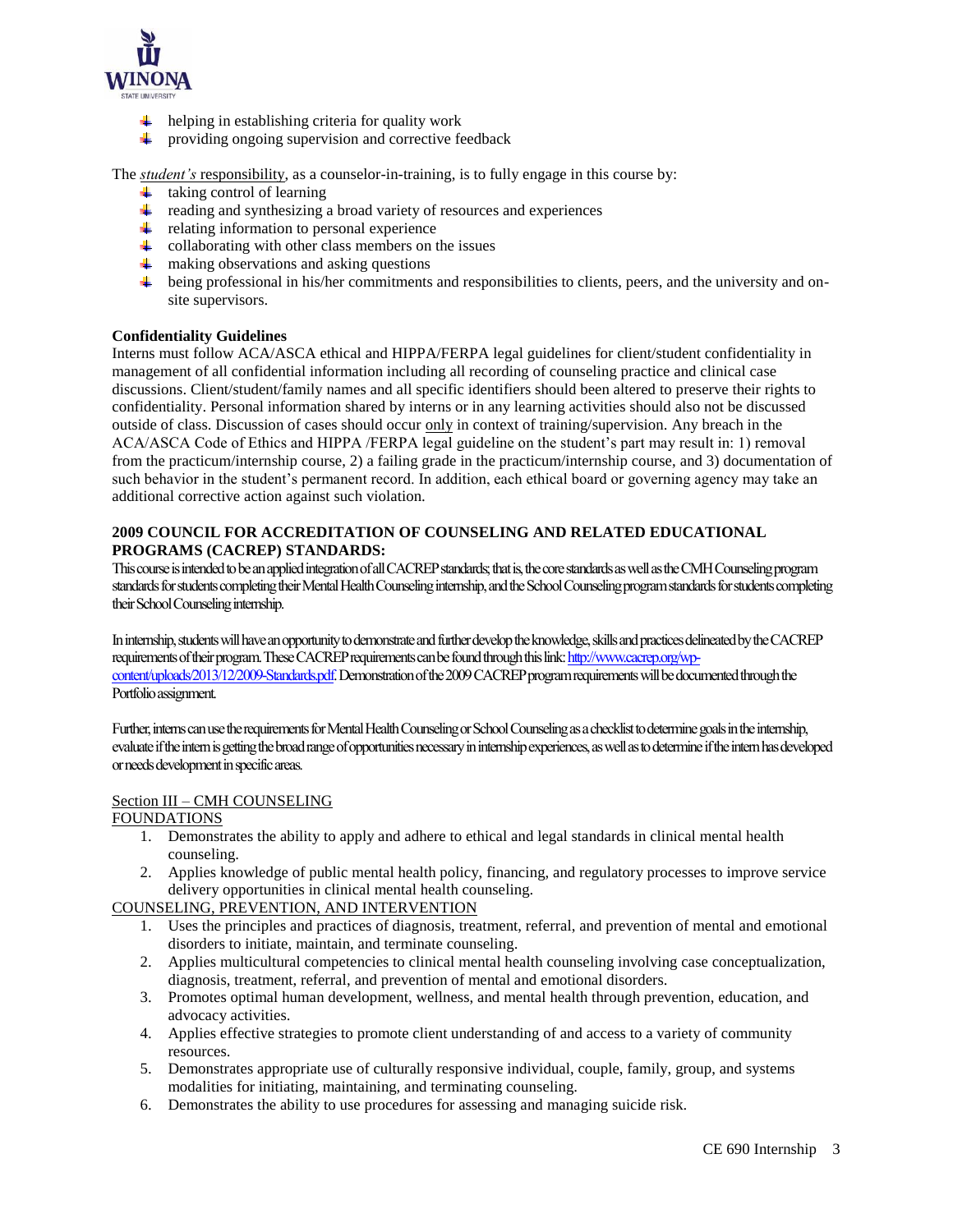

- 7. Applies current record-keeping standards related to clinical mental health counseling.
- 8. Provides appropriate counseling strategies when working with clients with addiction and co-occurring disorders.
- 9. Demonstrates the ability to recognize his or her own limitations as a clinical mental health counselor and to seek supervision or refer clients when appropriate.

## DIVERSITY AND ADVOCACY

- 1. Maintains information regarding community resources to make appropriate referrals.
- 2. Advocates for policies, programs, and services that are equitable and responsive to the unique needs of clients.
- 3. Demonstrates the ability to modify counseling systems, theories, techniques, and interventions to make them culturally appropriate for diverse populations.

## ASSESSMENT

- 1. Selects appropriate comprehensive assessment interventions to assist in diagnosis and treatment planning, with an awareness of cultural bias in the implementation and interpretation of assessment protocols.
- 2. Demonstrates skill in conducting an intake interview, a mental status evaluation, a biopsychosocial history, a mental health history, and a psychological assessment for treatment planning and caseload management.
- 3. Screens for addiction, aggression, and danger to self and/or others, as well as co- occurring mental disorders.
- 4. Applies the assessment of a client's stage of dependence, change, or recovery to determine the appropriate treatment modality and placement criteria within the continuum of care.

## RESEARCH AND EVALUATION

- 1. Applies relevant research findings to inform the practice of clinical mental health counseling.
- 2. Develops measurable outcomes for clinical mental health counseling programs, interventions, and treatments.
- 3. Analyzes and uses data to increase the effectiveness of clinical mental health counseling interventions and programs.

## DIAGNOSIS

- 1. Demonstrates appropriate use of diagnostic tools, including the current edition of the *DSM*, to describe the symptoms and clinical presentation of clients with mental and emotional impairments.
- 2. Is able to conceptualize an accurate multi-axial diagnosis of disorders presented by a client and discuss the differential diagnosis with collaborating professionals.
- 3. Differentiates between diagnosis and developmentally appropriate reactions during crises, disasters, and other trauma-causing events.

## Section III - SCHOOL COUNSELING

## FOUNDATIONS

- 1. Demonstrates the ability to apply and adhere to ethical and legal standards in school counseling.
- 2. Demonstrates the ability to articulate, model, and advocate for an appropriate school counselor identity and program.

## COUNSELING, PREVENTION, AND INTERVENTION

- 1. Demonstrates self-awareness, sensitivity to others, and the skills needed to relate to diverse individuals, groups, and classrooms.
- 2. Provides individual and group counseling and classroom guidance to promote the academic, career, and personal/social development of students.
- 3. Designs and implements prevention and intervention plans related to the effects of (a) atypical growth and development, (b) health and wellness, (c) language, (d) ability level, (e) multicultural issues, and (f) factors of resiliency on student learning and development.
- 4. Demonstrates the ability to use procedures for assessing and managing suicide risk.
- 5. Demonstrates the ability to recognize his or her limitations as a school counselor and to seek supervision or refer clients when appropriate.

## DIVERSITY AND ADVOCACY

- 1. Demonstrates multicultural competencies in relation to diversity, equity, and opportunity in student learning and development.
- 2. Advocates for the learning and academic experiences necessary to promote the academic, career, and personal/social development of students.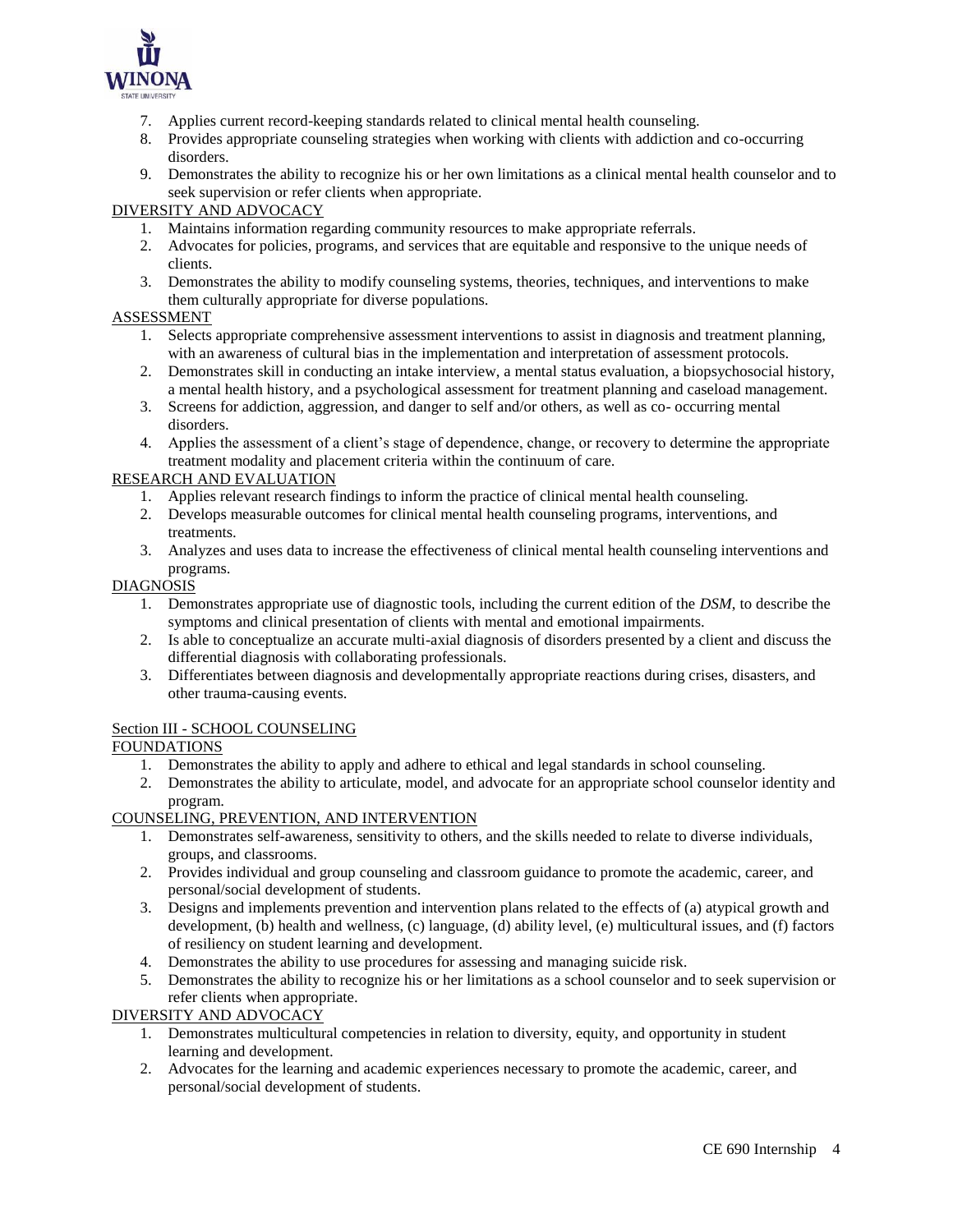

- 3. Advocates for school policies, programs, and services that enhance a positive school climate and are equitable and responsive to multicultural student populations.
- 4. Engages parents, guardians, and families to promote the academic, career, and personal/social development of students.

## ASSESSMENT

- 1. Assesses and interprets students' strengths and needs, recognizing uniqueness in cultures, languages, values, backgrounds, and abilities.
- 2. Selects appropriate assessment strategies that can be used to evaluate a student's academic, career, and personal/social development.
- 3. Analyzes assessment information in a manner that produces valid inferences when evaluating the needs of individual students and assessing the effectiveness of educational programs.
- 4. Makes appropriate referrals to school and/or community resources.
- 5. Assesses barriers that impede students' academic, career, and personal/social development.

## RESEARCH AND EVALUATION

- 1. Applies relevant research findings to inform the practice of school counseling.
- 2. Develops measurable outcomes for school counseling programs, activities interventions, and experiences.
- 3. Analyzes and uses data to enhance school counseling programs. 42

## ACADEMIC DEVELOPMENT

- 1. Conducts programs designed to enhance student academic development.
- 2. Implements strategies and activities to prepare students for a full range of postsecondary options and opportunities.
- 3. Implements differentiated instructional strategies that draw on subject matter and pedagogical content knowledge and skills to promote student achievement.

## COLLABORATION AND CONSULTATION

- 1. Works with parents, guardians, and families to act on behalf of their children to address problems that affect student success in school.
- 2. Locates resources in the community that can be used in the school to improve student achievement and success.
- 3. Consults with teachers, staff, and community-based organizations to promote student academic, career, and personal/social development.
- 4. Uses peer helping strategies in the school counseling program.
- 5. Uses referral procedures with helping agents in the community (e.g., mental health centers, businesses, service groups) to secure assistance for students and their families.

## LEADERSHIP

- 1. Participates in the design, implementation, management, and evaluation of a comprehensive developmental school counseling program.
- 2. Plans and presents school-counseling-related educational programs for use with parents and teachers (e.g., parent education programs, materials used in classroom guidance and advisor/advisee programs for teachers).

## **University Expectations and Resources:**

Academic Integrity: The collegiate policy on plagiarism and cheating is outlined in the Student Handbook. It is your responsibility to be aware of this policy. You can also find it online at[: http://www.winona.edu/sld/academicintegrity.asp.](http://www.winona.edu/sld/academicintegrity.asp)

Accommodations: According to Section 504 of the Rehabilitation Act of 1973, students with disabilities have the right to receive necessary reasonable accommodations and support services to allow equal access at Winona State University. If you have a disability that requires accommodations, you are eligible for support through access services, found a[t http://www.winona.edu/accessservices/gettingstarted.asp.](http://www.winona.edu/accessservices/gettingstarted.asp)

Commitment To Inclusive Excellence: WSU recognizes that our individual differences can deepen our understanding of one another and the world around us, rather than divide us. In this class, people of all ethnicities, genders and gender identities, religions, ages, sexual orientations, disabilities, socioeconomic backgrounds, regions,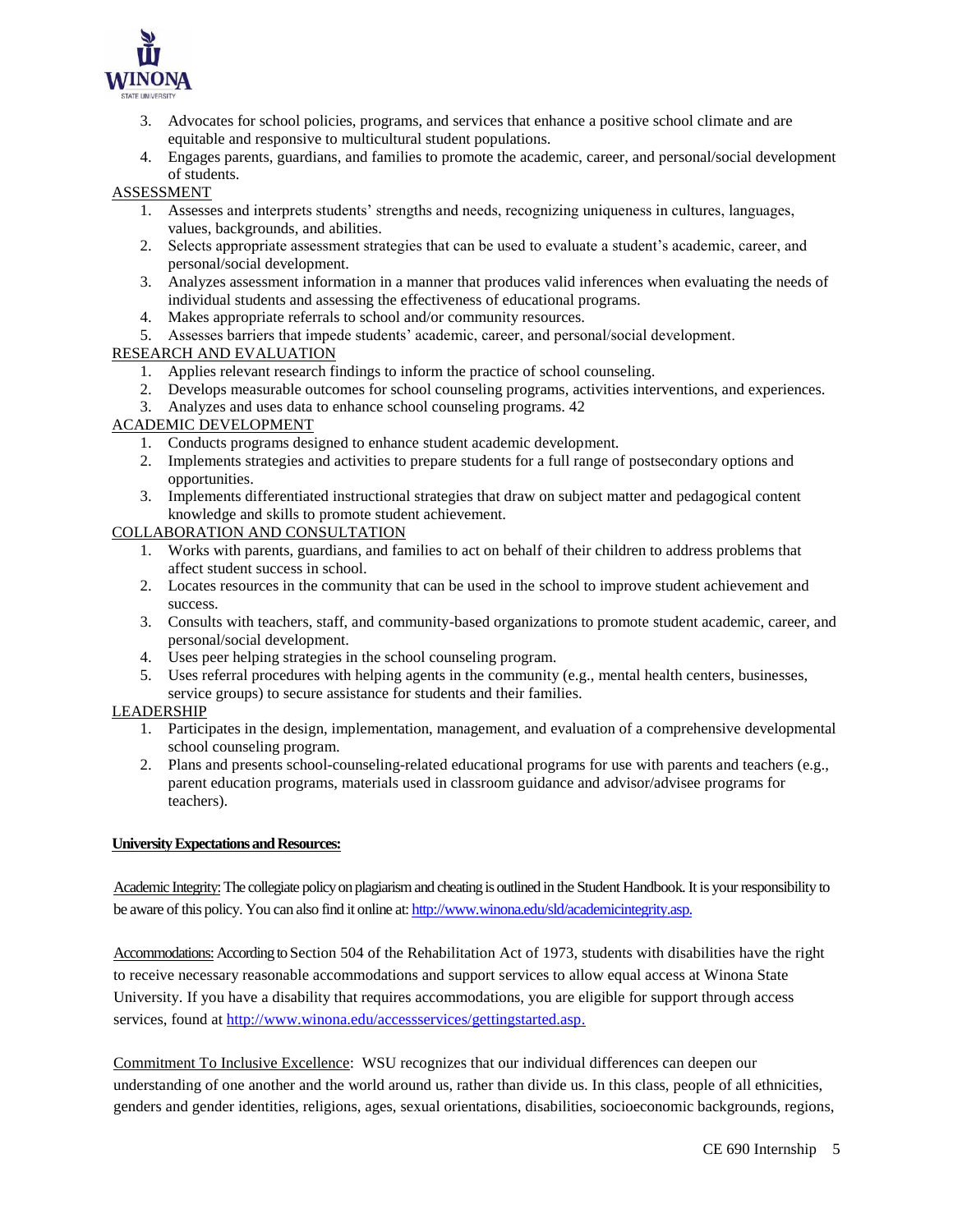

and nationalities are strongly encouraged to share their rich array of perspectives and experiences. If you feel your differences may in some way isolate you from WSU's community or if you have a need of any specific accommodations, please speak with the instructor early in the semester about your concerns and what we can do together to help you become an active and engaged member of our class and community. Campus resources for students: [http://www.winona.edu/diversity/estatement.asp.](http://www.winona.edu/diversity/estatement.asp)

## **Graduate Student Resources:**

General Information: Academic calendar, forms and other procedures for graduate students can be found at <http://www.winona.edu/gradstudies/currentstudents.asp>

WSU-Rochester Student & Campus Services, UCR Room SS128, 285-7100, [\(www.winona.edu/rochester/\)](http://www.winona.edu/rochester/) :

- RCTC Counseling Center, UCR Room SS133; 285-7260 [\(www.rctc.edu/counseling\\_career\\_center/\)](http://www.rctc.edu/counseling_career_center/)
- UCR Learning Center, UCR Room AT306; 285-7182

Counseling Services : Graduate school can be very stressful. Counselors are available in Winona and through partnership with RCTC on the UCR campus to help you with a wide range of difficulties. WSU counselors in Winona are located in the Integrated Wellness Complex 222 and they can be reached at 457-5330. The RCTC Counseling Center is located in SS 133 and can be reached at 285- 7260.

Other Support Services: WSU-Rochester Student & Campus Services Office and the WSU Inclusion and Diversity Office are dedicated to helping students of all races, ethnicities, economic backgrounds, nationalities, and sexual orientations. They offertutoring and a wide range of other resources. The WSU-R Student & Campus Services Office is located in Room SS128 on the UCR campus and can be reached at 285-7100. The WSU Inclusion and Diversity Office is in Kryzsko Commons Room 122, and they can be reached at 457-5595. Information about the *KEAP Center*, dedicated to supporting diversity on campus, can be found here: http://www.winona.edu/diversity/22.asp.

- *UCR Learning Center -Rochester*-For help with writing and the development of papers on the WSU-Rochester campus, contact personnel in AT306 or call 285-7182.
- *Writing Center- Winona:*The Writing Center offers free, individualized instruction in all forms and disciplines during any stage of writing, reading, or research. Call 507.457.5505 for an appointment. Walk-ins also welcome.

Student Grievances: Students are encouraged to speak directly with instructors when concerns arise. When issues cannot be resolved between the student and the instructor, students have the right to due process. Such complaint procedures are available online at: <http://www.winona.edu/sld/studentgrievance.asp>

## **Course Requirements and Grading:**

## *1. Attendance and Participation:*

Attendance and participation in classroom activities are essential in order for the student to gain full benefit from this course. Students are expected to attend and contribute to the class by presenting their ideas, reactions, questions and concerns in relation to class discussions. Students may be required to make up the missed classes by attending another internship class in Winona at another date. (30 points) **Note:** Weather will undoubtedly interfere with class at times. Make smart decisions about winter travel and consult the instructor before class time if possible regarding absences. In addition to the WSU homepage and local TV alerts, the professor will provide updates about cancellations via e-mail by 4 p.m. on the day of class. Absences due to extreme weather conditions will not result in points taken off final grade but must be made up unless the class is cancelled.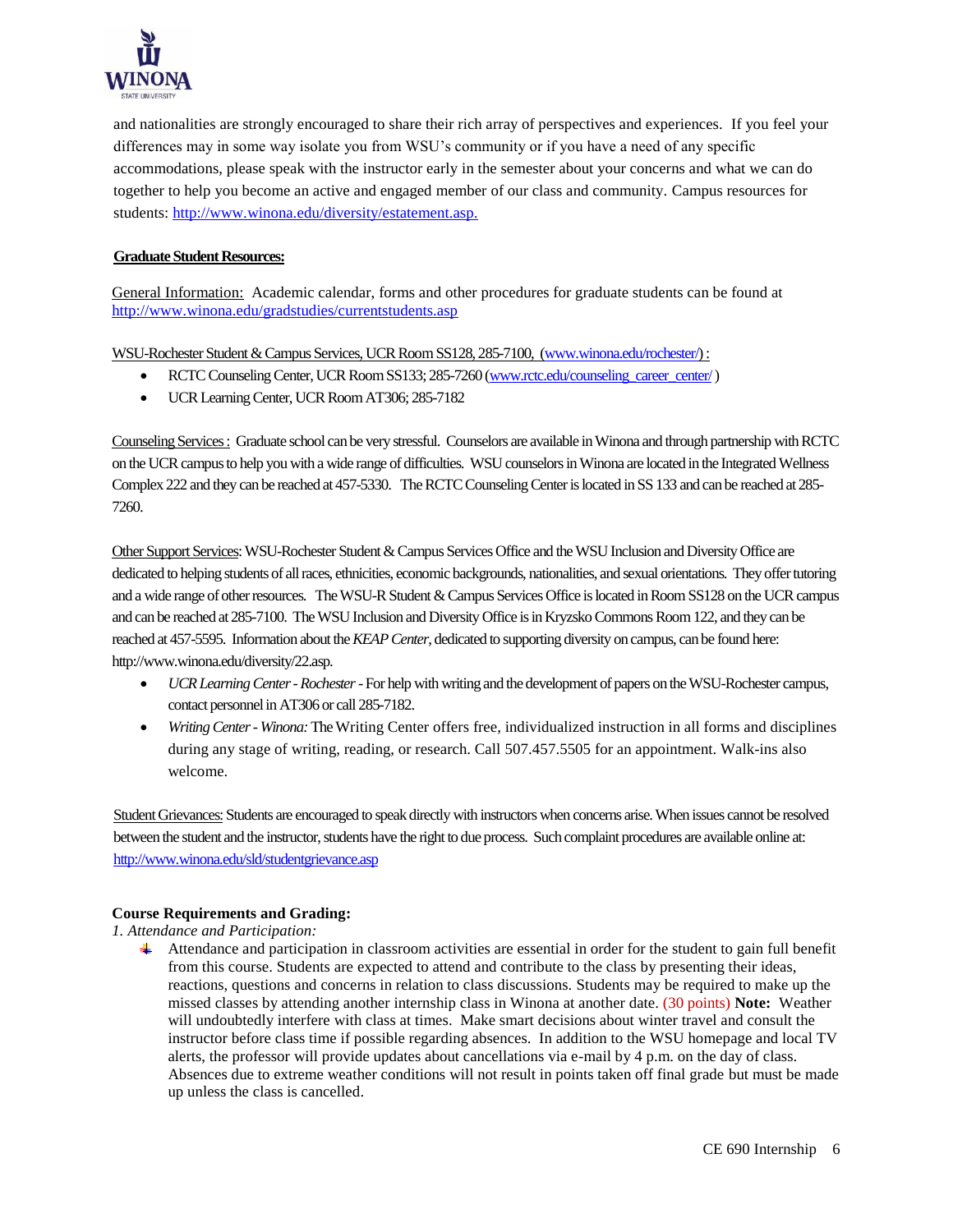

- *2. Submit/show proof of professional liability insurance*
- *3. Identify an Internship Counseling Site and perform in a professional manner* 
	- The internship student is required to identify (in consultation with his/her advisor and university supervisor) an internship site for performing the counseling duties relevant to the setting (i.e. school, community). **Prior to or early in the semester, the student is required to arrange an initial in-person or phone meeting with him/herself, the on-site supervisor(s), and the university instructor. The initial site visit is to be completed if at all possible by 1/20/16. The on-site supervisor needs to sign a Practicum/Internship Agreement Form. This is due to the instructor by 1/27/16 for both Community/CMH Counseling and School Counseling.**
	- The internship student will perform in a professional manner adhering to ACA/HIPPA or ASCA/FERPA ethical/legal standards, acting in a professional manner with site professionals as well as CE faculty, and taking appropriate responsibility for his/her learning goals.
- *4. Submit Professional Learning Goals*
	- $\ddot{\phantom{a}}$  The internship student will be required to identify and submit five professional learning goals for the course**.** The student will do this in consultation with his/her on-site supervisor. If you have five goals from the previous practicum and/or internship, you can keep them or revise them, depending on your needs. **These are due on D2L by 1/27/16.**
- *5. Submit your theory of change/theoretical orientation paper*
	- The internship student will write a theory of change/theoretical orientation paper. If you have the paper from Theories class, you can keep it or revise it for the initial paper, depending on your needs. However, You revise it as a final paper at the end of semester based on your internship experiences. **The initial paper is due on 1/27/16. The final paper is due as part of your portfolio.**
- *6. Participate in and record a minimum of 600 hours* of *internship related activities at the end of internship*
	- <sup>1</sup> 240 hours of Direct Contact (individual, couple, family and/or group counseling)
		- <sup>4</sup> 360 hours of Indirect Contact (supervision, consultations, staffing, case note preparation, treatment planning, etc.) **A weekly log is due each class. A copy of the final record of hours is due to the instructor by 5/4/16.**
			- o **Direct client contact hours include** direct participation in client-related volunteer activities including site programs, client activities such as play therapy, arts/crafts, social opportunities for clients, intakes, interviews, (in person or via phone), individual or group counseling (shadowing does NOT count), and testing. Co-counseling is considered direct service.
			- o **Indirect contact hours include** case consultation with supervisors or peers, case notes, case management, paperwork, preparation for sessions, class attendance, supervision, research on topics related to counseling the population with whom interns work, outreach, presentation or attendance at workshops/conferences.
- 7. *Audio/Video tapes and Peer Supervision (in class)*
	- Students will be prepared to present a minimum of three organized and relevant audio/video cases to group supervision meetings during their internship experience. For school counseling interns, one of them will be a class lesson. Peers will provide verbal feedback on the tapes.
		- o Each tape must be at least 15 minutes in length.
		- o By filling out a case presentation form, the student will select at least one question regarding clinical issues such as diagnoses and interventions that they would like to address, explain clients' relevant background, and then discuss and receive feedback from peers so that the response next time would be more appropriate and effective.
		- o The student will note both his or her own strengths and areas of improvement. Be mindful that it can be hard to receive feedback and stay open to new perspectives.
	- Students will provide a brief overview of the client's background information with identified concerns and defined goals. Format provided as follows:
		- o Identifying information (Age, education, and other demographic info):
		- o Presenting underlying concerns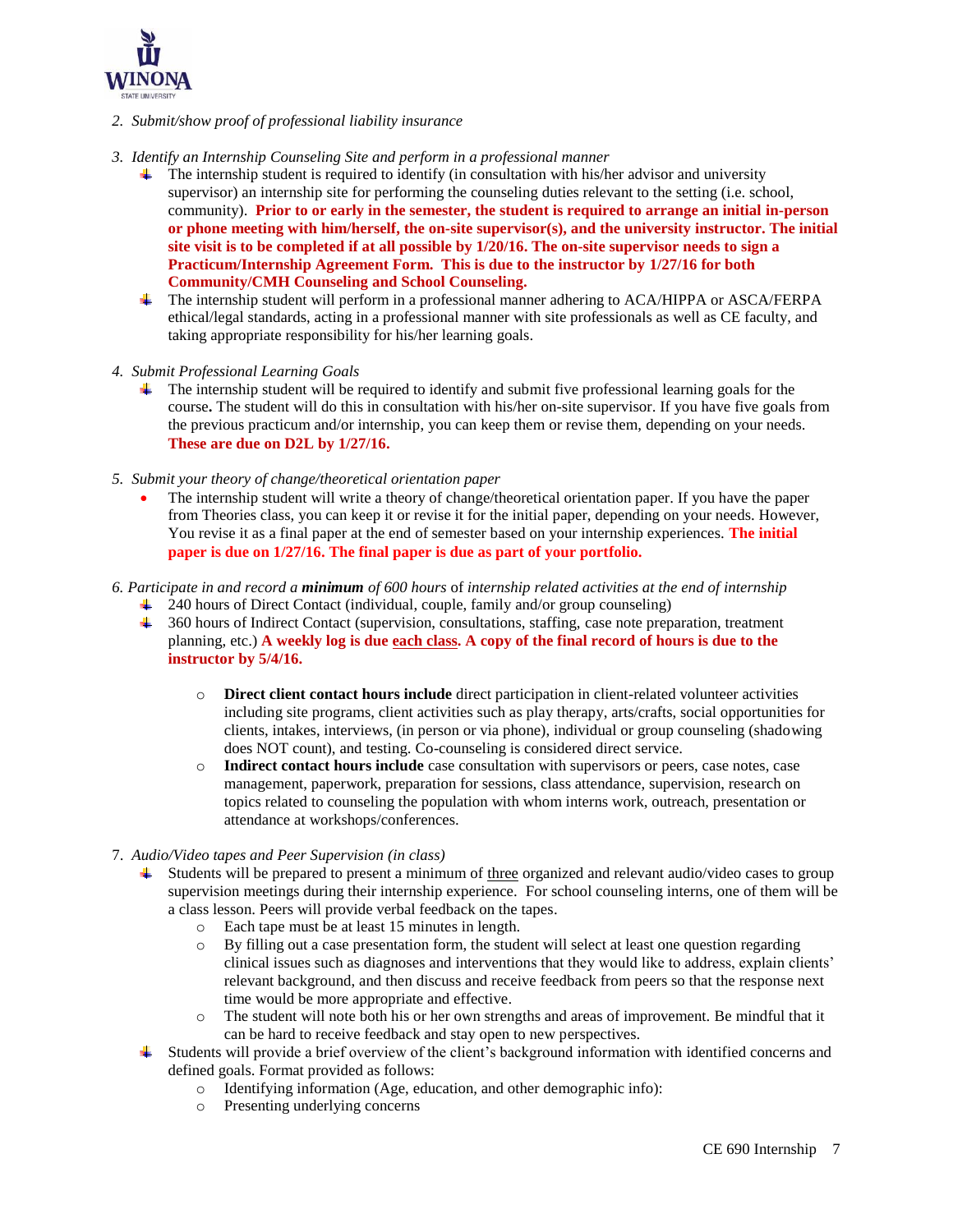

- o Diagnosis (if one is present)
- o Brief overview of background related to concerns (developmental, emotional, behavioral characteristics, important relationship issues, also discuss strengths)
- o Treatment history (previous treatment, length and types of treatment, attitude toward treatment, progress)
- o Counselor's concerns or questions (impasses, confusing dynamics, new interventions, personal reactions)
- Peers and instructor will provide strengths and insight into problem areas for the student counselor.
- If recording is not possible, you can substitute it with more comprehensive case presentation.

## 8. *Individual Clinical Supervision (on site)*

The student will gradually assume the duties consistent with expectations of his/her internship site as well as demonstrate the professionalism consistent with the profession and the ACA or ASCA Code of Ethics. **A completed on-site supervisor evaluation form needs to be submitted to the instructor by 5/4/16.** 

## 9. *Maintaining Internship File:*

- $\overline{+}$  A copy of professional liability insurance
- $\overline{\text{4}}$  A copy of the ACA or ASCA Ethical Codes
- Professional Counseling Log of hours (weekly and final report)

## 10. *Submit a Final Reflection Paper:*

**The internship student will submit a final summary paper (minimum of 5 pages) of his/her internship** experience discussing goals met in internship, identifying the tasks completed at the internship site, supervision experiences, critical incidents, other final thoughts related to the internship experience, what the student learned about him/herself, evaluation of self-care and future professional development goals. **This is due on D2L by 4/27/16.**

#### 11. *Portfolio*

All internship students are required to complete and present a portfolio. The portfolio can be designed via Word Press, Weebly, e-folio, or another web-based resource of your choice, or may be presented in a 3-ring binder. The portfolio must include documentation from your progress within the counselor education program and must follow the CACREP Standards for your program area. The following must be included in your portfolio:

- Generic Cover Letter
- Resume
- Personal Theory of Counseling/Theoretical Orientation/Theory of Change
- Evidence that you met each of the following standards for your program:

| <b>CMH</b> Counseling                   | <b>School Counseling</b>                |
|-----------------------------------------|-----------------------------------------|
| Foundations                             | <b>Foundations</b>                      |
| Counseling, Prevention and Intervention | Counseling, Prevention and Intervention |
| Diversity and Advocacy                  | Diversity and Advocacy                  |
| Assessment                              | <b>Assessment</b>                       |
| Research and Evaluation                 | Research and Evaluation                 |
| Diagnosis                               | Academic Development                    |
| *For licensure: All the syllabi         | Collaboration and Consultation          |
|                                         | Leadership                              |

Examples of evidence include papers, advocacy projects, research, video clips of microskill work or presentations, etc. Please note: Ethical codes and legal mandates apply here! Therefore, tapings or names of clients should not be used without written consent from the client, clearly identifying the purpose of the use of the taping, and should be thoughtfully considered as to its' appropriateness for the sake of this assignment.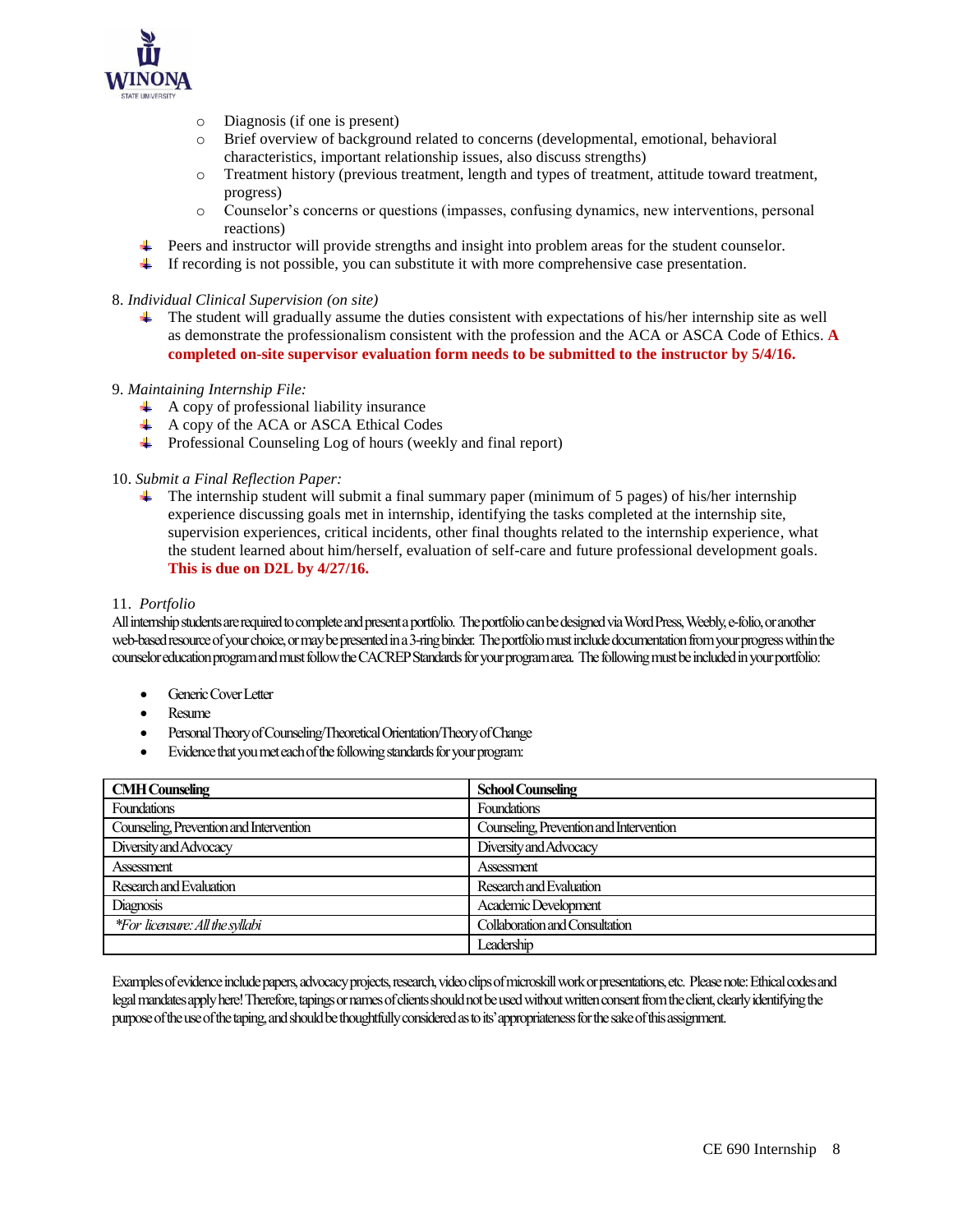

## COURSE REQUIREMENTS

| #            | <b>Assignment</b>                            | <b>Related Scoring Rubric</b> | <b>Points Possible</b> |
|--------------|----------------------------------------------|-------------------------------|------------------------|
|              | Attendance and Participation                 |                               | 30                     |
| 2.           | Show Proof of Liability Insurance            |                               |                        |
| 3.           | Identify site; professional conduct          |                               |                        |
| 4.           | Professional Learning Goals                  |                               | 15                     |
| 5.           | Participate in 300/600 hours of internship   |                               |                        |
| 6.           | Audio/Video Tape Evaluation                  | 4                             | 120(40x3)              |
| 7.           | Individual Supervision/Supervisor Evaluation | 5                             | 30                     |
| 8.           | Maintain Internship File                     |                               |                        |
| 9.           | <b>Final Reflection Paper</b>                | 6                             | 15                     |
| 10.          | Portfolio                                    |                               | 60                     |
| <b>Total</b> |                                              |                               | 270                    |

## **Scoring Rubrics**

|                                       | <b>1. Attendance and Participation</b>                                                                    |                                                                                    |                                                                       |                                                                        |
|---------------------------------------|-----------------------------------------------------------------------------------------------------------|------------------------------------------------------------------------------------|-----------------------------------------------------------------------|------------------------------------------------------------------------|
| <b>Criteria</b>                       | $28-30$ points                                                                                            | $25-27$ points                                                                     | $22-24$ points                                                        | $<$ 22 points                                                          |
| Case<br>Presentation<br>participation | Regularly asks questions or<br>makes observations that<br>indicate reflection                             | Occasionally asks questions or<br>makes observations that indicate<br>reflection   | Rarely asks questions or<br>makes comments                            | Does not ask<br>questions or make<br>comments                          |
| Tape Feedback                         | Usually gives feedback on<br>tapes both strengths and<br>weaknesses                                       | Occasionally gives feedback on<br>tapes both strengths and<br>weaknesses           | Rarely gives feedback on<br>tapes both strengths and<br>weaknesses    | Does not give<br>feedback on tapes                                     |
| Attendance                            | Attends class regularly;<br>does not miss class. Is<br>always on time and stays<br>until the end of class | Attends class regularly; is<br>usually on time and stays until<br>the end of class | Misses class. Comes late<br>and/or leaves class early<br>occasionally | Misses class often;<br>comes late or leaves<br>class early frequently. |
| 30                                    | Total points possible                                                                                     |                                                                                    |                                                                       |                                                                        |

# 4. Professional Learning Goals

| <b>Learning Goals</b>                             | ᇦ<br><b>Exceptional</b><br>10-9 points                      | v<br><b>Competent</b><br>9-8 point                                           | $\overline{\smile}$<br><b>Unacceptable</b><br>6-0 points                                        |
|---------------------------------------------------|-------------------------------------------------------------|------------------------------------------------------------------------------|-------------------------------------------------------------------------------------------------|
|                                                   | ▼Number of Goals At least 5 goals are present.              | At least 4 goals are present.                                                | Fewer than 3 goals are present.                                                                 |
| <b>▼Self-care</b><br><i>inclusion</i>             | Self-care is included as a goal.                            | Self-care is included as a goal.                                             | A self-care goal is not present.                                                                |
| ▼Measurability                                    | All goals are completely<br>measureable.                    | Most goals are completely<br>measureable.                                    | None of the goals are completely<br>measureable or fewer than half are<br>somewhat measureable. |
| ᇦ<br><b>Writing Skills</b>                        | ≂<br><b>Exceptional</b><br>5-4.5 points                     | ≂<br><b>Competent</b><br>$4.5 - 4$ point                                     | <b>Unacceptable</b><br>3-0 points                                                               |
| <b>▼Spelling and</b><br>Grammar                   | No spelling or grammatical<br>errors.                       | Fewer than 5 spelling and grammar 10 or more spelling and grammar<br>errors. | errors.                                                                                         |
| $\blacktriangledown$ Sentence<br><b>Structure</b> | Complete sentences throughout. Most sentences are complete. |                                                                              | No complete sentences.                                                                          |
| ▼Readability                                      | Concepts are excellently<br>articulated and easy to follow. | Concepts are well articulated and<br>somewhat easy to follow.                | Concepts are not clear and are<br>extremely difficult to follow.                                |
| <b>Overall Score</b>                              | <b>Exceptional</b><br>13.5 or more                          | Competent<br>12 or more                                                      | <b>Unacceptable</b><br>$9 - 0$                                                                  |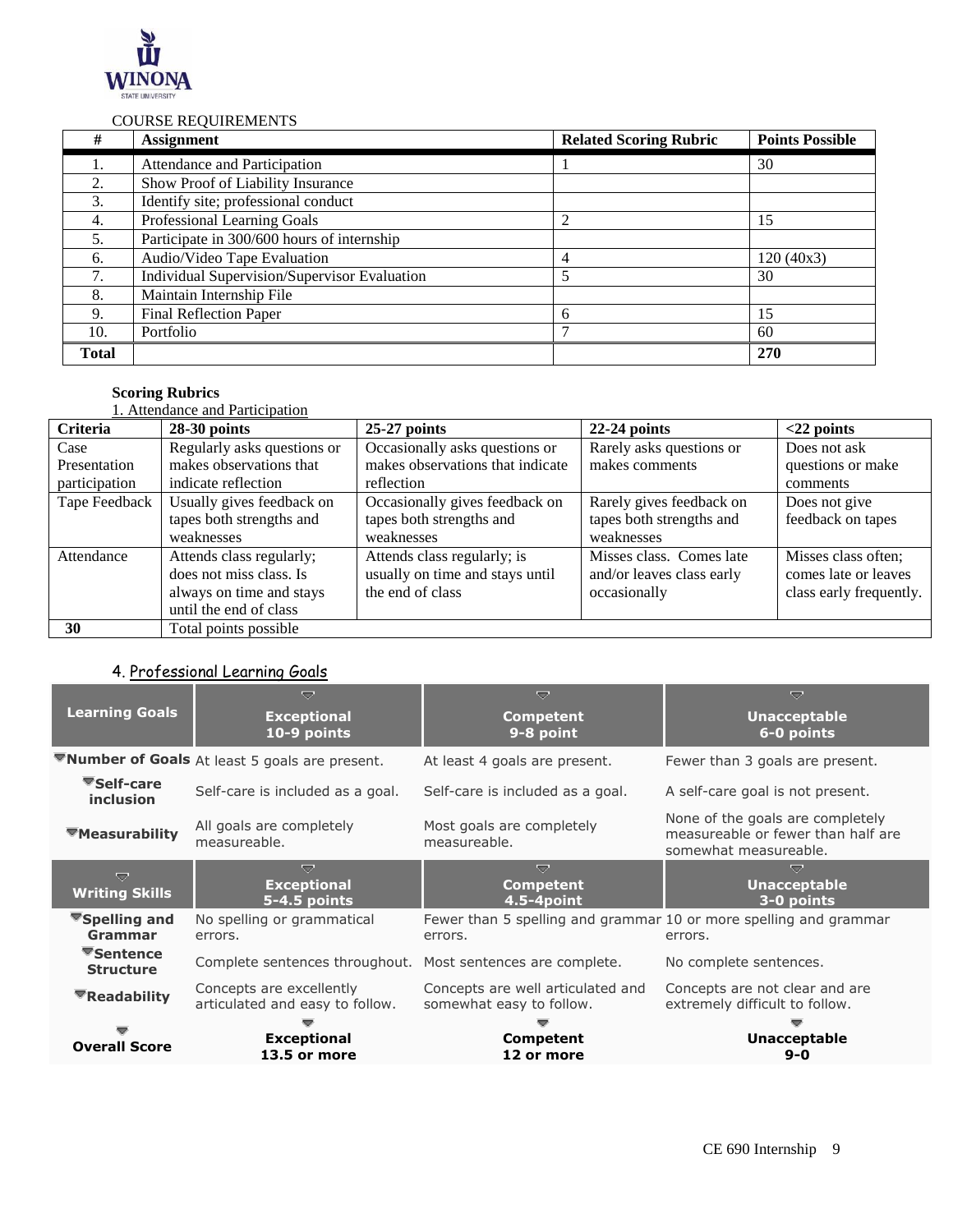

# 7. Audio/Video Tape Evaluation

|                                   | ▽                                                                                                                          | ≂                                                                                                                          | ᇦ                                                                                                            | ᇦ                                                                                                                                 |
|-----------------------------------|----------------------------------------------------------------------------------------------------------------------------|----------------------------------------------------------------------------------------------------------------------------|--------------------------------------------------------------------------------------------------------------|-----------------------------------------------------------------------------------------------------------------------------------|
| <b>Criteria</b>                   | <b>Exceptional</b><br>20-18 points                                                                                         | <b>Above Average</b><br>18-16 points                                                                                       | <b>Competent</b><br>16-14 points                                                                             | <b>Inadequate</b><br>14-0 points                                                                                                  |
|                                   | Excellent use of<br>Interventions counseling skills is<br>evident throughout tape.                                         | Very good use of<br>counseling skills is<br>evident throughout tape.                                                       | Good use of counseling<br>skills is evident<br>throughout tape.                                              | Good use of counseling skills is not<br>evident throughout tape.                                                                  |
| ▼Personal<br><b>Critique</b>      | Three interventions<br>including what can be<br>changed; strengths and<br>areas of improvement<br>are clearly articulated. | Three interventions<br>including what can be<br>changed; strengths and<br>areas of improvement are<br>vaguely articulated. | Fewer than three<br>changed; strengths<br>and/or areas of<br>improvement are vaguely present.<br>articulated | interventions that can be Fewer than three interventions that<br>can be changed; strengths and/or<br>areas of improvement are not |
| U                                 | ≂                                                                                                                          | ≂                                                                                                                          | $\overline{\nabla}$                                                                                          | v                                                                                                                                 |
| Peers'<br><b>Critique</b>         | <b>Exceptional</b><br>20-18 points                                                                                         | <b>Above Average</b><br><b>18-16 points</b>                                                                                | <b>Competent</b><br>16-14 points                                                                             | <b>Inadequate</b><br>14-0 points                                                                                                  |
| <b>▼Peers'</b><br><b>Critique</b> | Peers' feedback is overall Peers' feedback is<br>extremely positive with<br>good skill development<br>evident.             | generally positive with<br>good skill development<br>evident.                                                              | Peers' feedback is positive<br>with some skill<br>development evident.                                       | Peers' feedback is positive with<br>little skill development evident                                                              |
|                                   |                                                                                                                            |                                                                                                                            |                                                                                                              |                                                                                                                                   |
| <b>Overall Score</b>              | <b>Exceptional</b><br>37 or more                                                                                           | <b>Above Average</b><br>32 or more                                                                                         | <b>Competent</b><br>28 or more                                                                               | Inadequate<br>$0 - 28$                                                                                                            |

# 8. Supervisor Evaluation

| Points Possible:   | Description                                                     |
|--------------------|-----------------------------------------------------------------|
| $28 - 30$          | Evaluation is in on time with phone conversation completed      |
| $26 - 27$          | Evaluation is in on time with phone conversation scheduled.     |
| $24 - 25$          | Evaluation is late or no phone conversation has been scheduled. |
| 23 points or below | Not acceptable                                                  |
| 30                 | Total points possible                                           |

# 10. Final Reflection Paper

| Points Possible    | Description                                                                                |  |  |
|--------------------|--------------------------------------------------------------------------------------------|--|--|
| 15-14 points       | Clear articulation of experiences; all topics included                                     |  |  |
|                    | Excellent writing skills, no grammatical errors, thorough, and within the approximate page |  |  |
|                    | limitation                                                                                 |  |  |
|                    | Turned in on time                                                                          |  |  |
| 13 points          | Clear articulation of experiences; most topics included.                                   |  |  |
|                    | Good writing skills, few errors, complete and within the approximate page limitation       |  |  |
|                    | Turned in on time                                                                          |  |  |
| 12 points          | Vague articulation of experiences; most topics included.                                   |  |  |
|                    | Acceptable writing skills, few errors                                                      |  |  |
|                    | Needing more detail                                                                        |  |  |
| 11 points or below | Incomplete articulation of experiences.                                                    |  |  |
|                    | Unacceptable writing skills, several errors                                                |  |  |
|                    | Needing more detail                                                                        |  |  |
| 15                 | Total points possible                                                                      |  |  |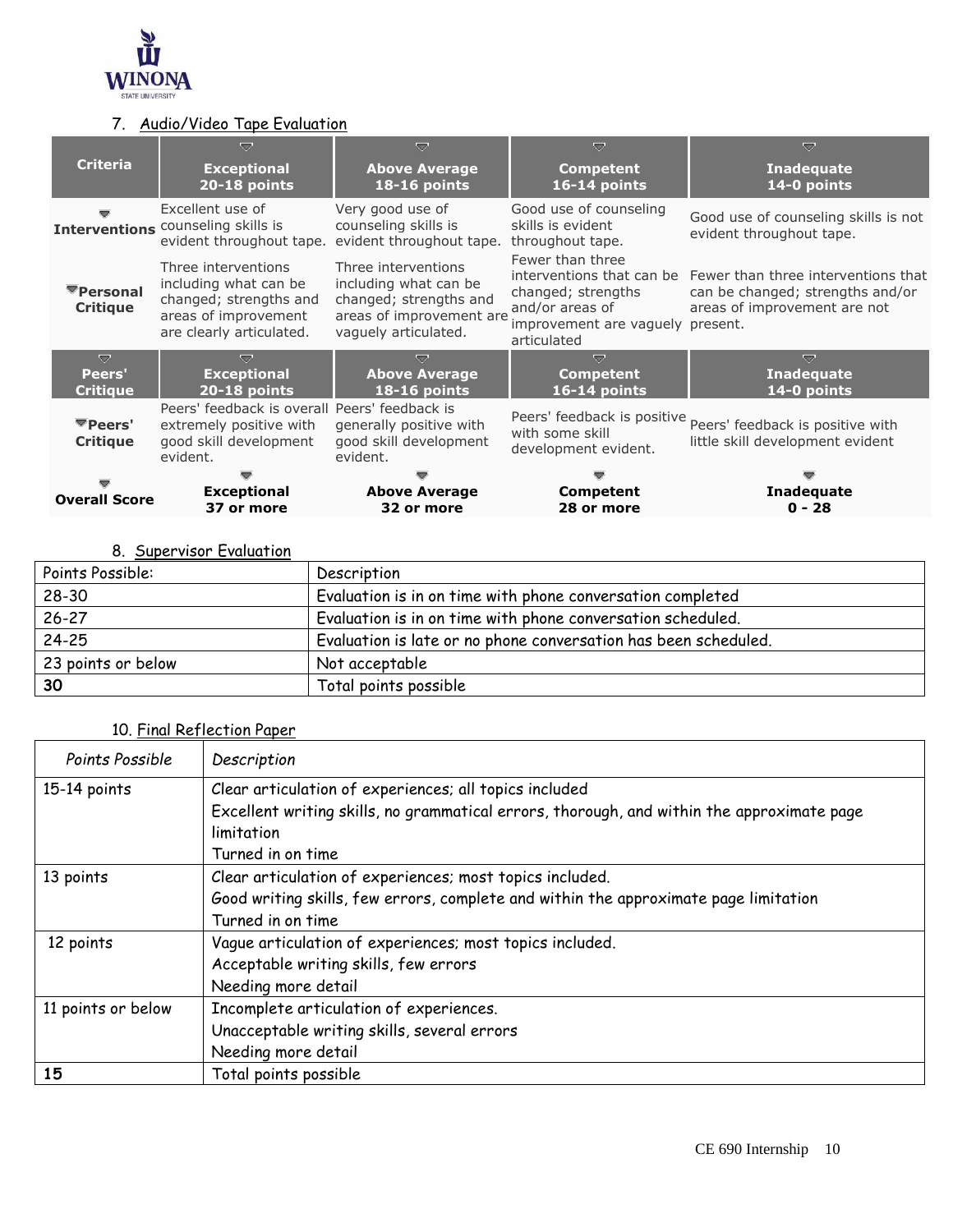

# 11. Portfolio

| Points Possible: | Description                                                                                    |  |
|------------------|------------------------------------------------------------------------------------------------|--|
|                  |                                                                                                |  |
| 60-56 points     | Documents completed as specified; creative presentation; all eight core areas thoroughly       |  |
|                  | covered; excellent writing skills, no grammatical errors, no typographical errors.             |  |
| 55-52 points     | Documents completed as specified; interesting presentation; all eight core areas covered, good |  |
|                  | writing skills, no more than two grammatical errors, no more than two typographical errors.    |  |
| 51-47 points     | Documents incomplete; adequate presentation; most core areas covered good writing skills, more |  |
|                  | than three grammatical errors, more than three typographical errors.                           |  |
| 46-43 points     | Documents incomplete; inadequate presentation; few core areas covered; additions required      |  |
|                  | more than five grammatical errors, more than five typographical errors.                        |  |
| 60               |                                                                                                |  |

Grade Scale

A=270-243 (90-100%) B=242-216 (90-80%) C=215-189 (80-70%) D=189-162 (70-60%) F=below 161 (<60%)